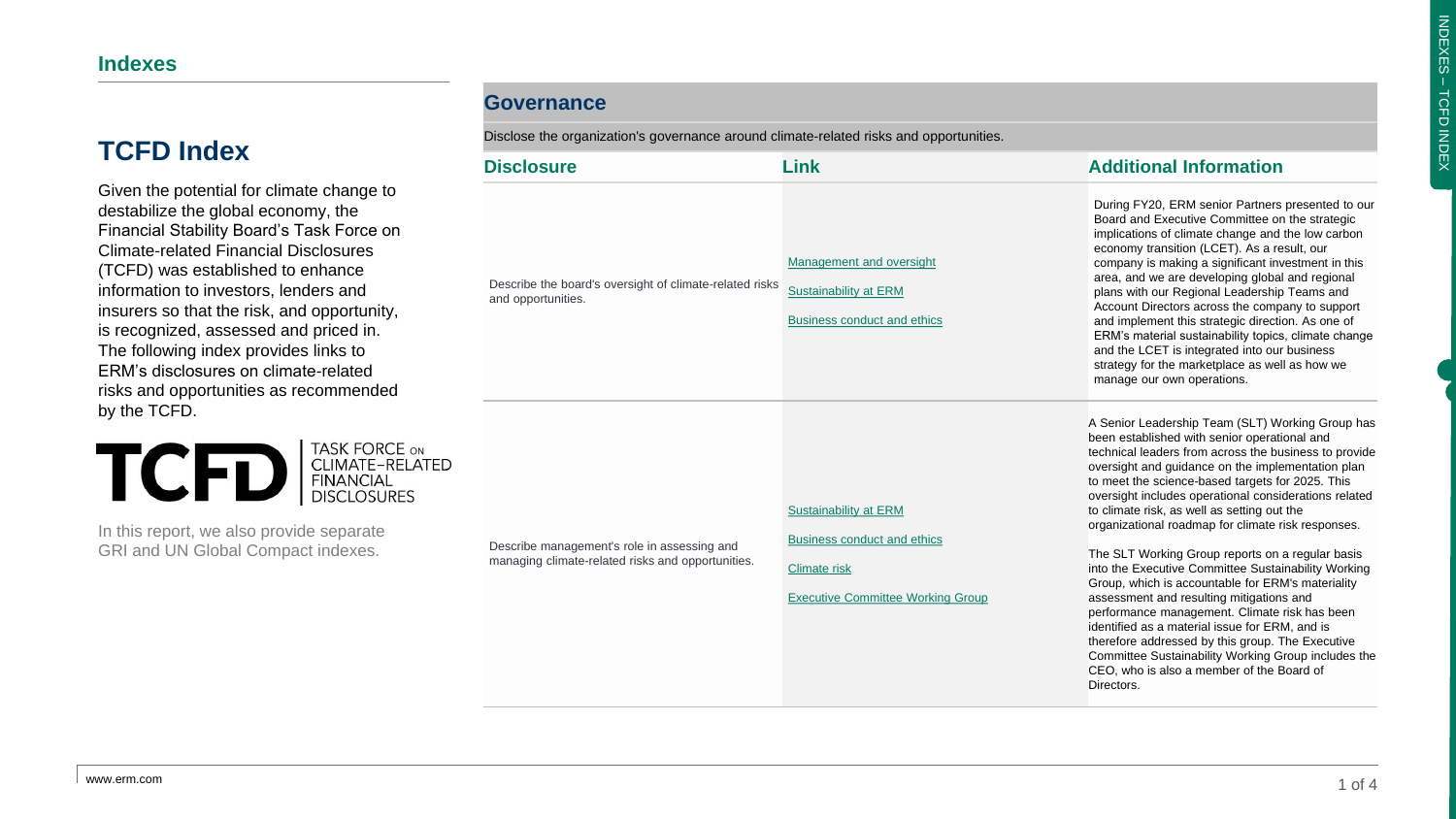### **Strategy**

Disclose the actual potential impacts of climate-related risks and opportunities on the organization's businesses, strategy, and financial planning where such information is material.

| <b>Disclosure</b>                                                                                                                                               | Link                          | <b>Additional Information</b>                                                                                                                                             |
|-----------------------------------------------------------------------------------------------------------------------------------------------------------------|-------------------------------|---------------------------------------------------------------------------------------------------------------------------------------------------------------------------|
| Describe the climate-related risks and opportunities                                                                                                            | CEO message                   | As part of our approach to meeting our science-                                                                                                                           |
| the organization has identified over the short,                                                                                                                 | Climate risk                  | based targets, we are identifying short, medium and                                                                                                                       |
| medium, and long term.                                                                                                                                          | Low carbon economy transition | long-term risks and opportunities.                                                                                                                                        |
| Describe the impact of climate-related risks and                                                                                                                | CEO message                   | We are adapting our business to best align to client                                                                                                                      |
| opportunities on the organization's businesses,                                                                                                                 | Climate risk                  | requirements for support in transition to a low                                                                                                                           |
| strategy, and financial planning.                                                                                                                               | Low carbon economy transition | carbon economy.                                                                                                                                                           |
| Describe the resilience of the organization's strategy,<br>taking into consideration different climate-related<br>scenarios, including a 2°C or lower scenario. |                               | In FY21, ERM will progress our internal scenario<br>analysis to test the resilience of our business model<br>as part of our efforts to meet our science-based<br>targets. |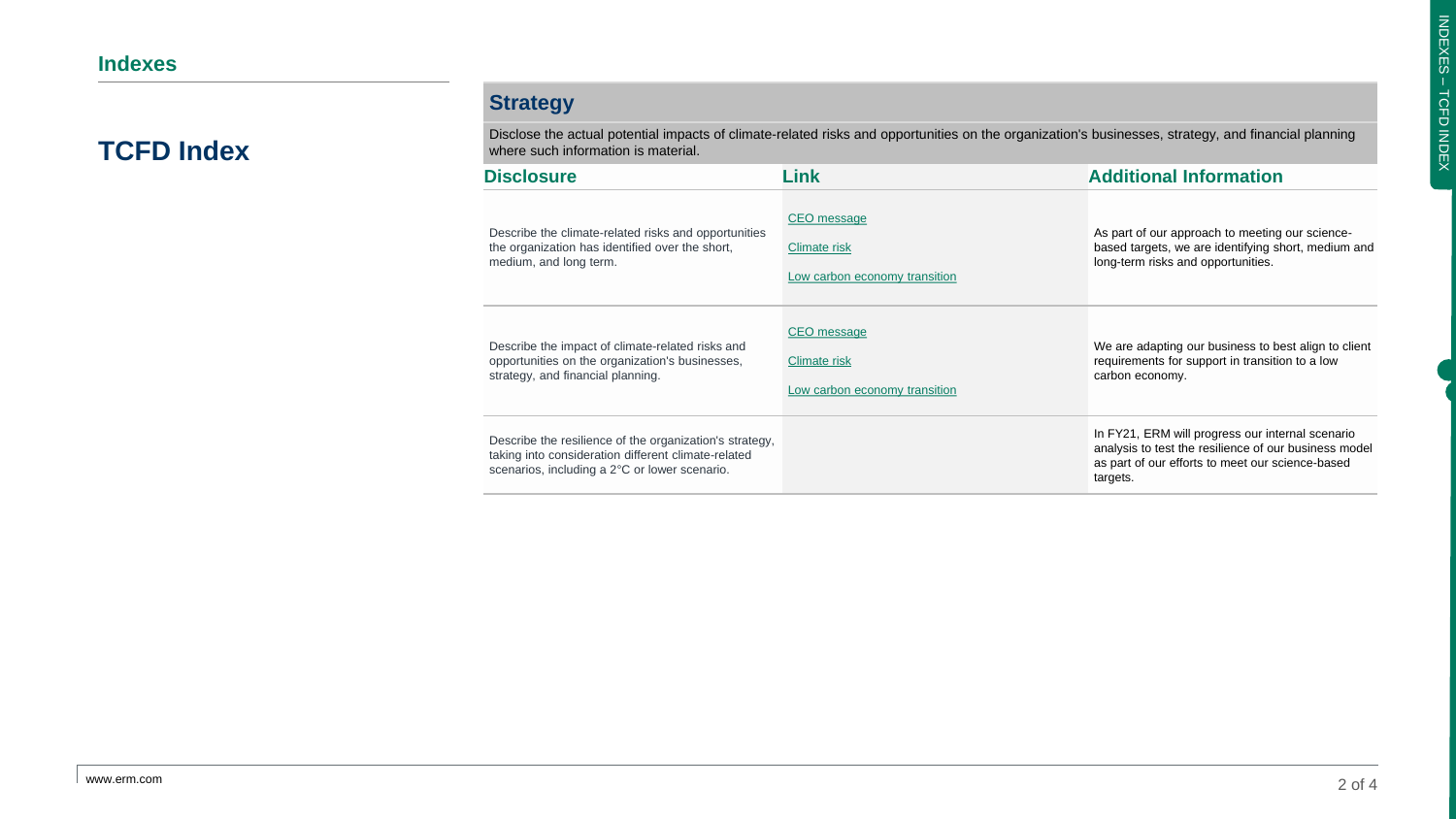| <b>Risk management</b> |  |
|------------------------|--|
|                        |  |

Disclose how the organization identifies, assesses and manages climate-related risks.

| <b>Disclosure</b>                                                                                                                                          | Link                                                                 | <b>Additional Information</b>                                                                                                                                                                                                                                                                                                                                                                                                                           |
|------------------------------------------------------------------------------------------------------------------------------------------------------------|----------------------------------------------------------------------|---------------------------------------------------------------------------------------------------------------------------------------------------------------------------------------------------------------------------------------------------------------------------------------------------------------------------------------------------------------------------------------------------------------------------------------------------------|
| Describe the organization's processes for identifying<br>and assessing climate-related risks.                                                              | Sustainability at ERM<br>Risk management<br>Management and oversight |                                                                                                                                                                                                                                                                                                                                                                                                                                                         |
| Describe the organization's processes for managing<br>climate-related risks.                                                                               | <b>Business conduct and ethics</b>                                   |                                                                                                                                                                                                                                                                                                                                                                                                                                                         |
| Describe how processes for identifying, assessing<br>and managing climate-related risks are integrated into<br>the organization's overall risk management. | Sustainability at ERM<br><b>Business conduct and ethics</b>          | ERM has conducted a physical risk assessment of<br>all our office locations and modeled where weather-<br>related events may impact operations. This is now<br>factored into the planning of office emergency<br>management plans around the world. We consider<br>the impact of climate change on our clients'<br>businesses and respond accordingly, for example,<br>by modifying our service offerings and the blend of<br>sectors in our portfolio. |